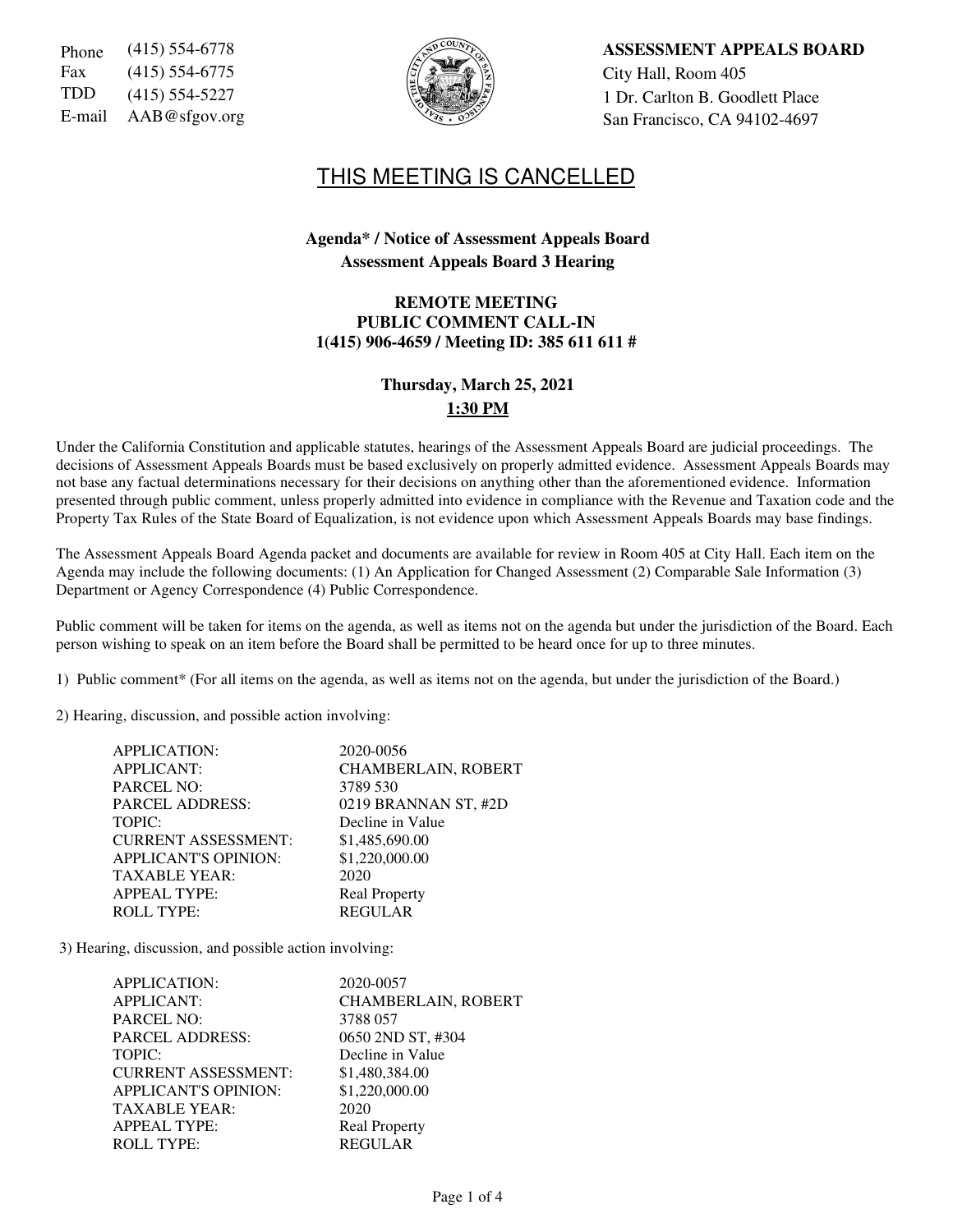Fax (415) 554-6775  $\left|\frac{5}{6}\right|$   $\left|\frac{3}{6}\right|$   $\left|\frac{3}{2}\right|$  City Hall, Room 405



### Phone (415) 554-6778 **ASSESSMENT APPEALS BOARD**

TDD (415) 554-5227  $\begin{matrix} \begin{matrix} 2 \\ 3 \end{matrix} & \begin{matrix} 3 \\ 2 \end{matrix} & \begin{matrix} 4 \\ 5 \end{matrix} & \begin{matrix} 54.5227 \\ 84.53 \end{matrix} & \begin{matrix} 1 \end{matrix} & \begin{matrix} 2 \end{matrix} & \begin{matrix} 1 \end{matrix} & \begin{matrix} 1 \end{matrix} & \begin{matrix} 1 \end{matrix} & \begin{matrix} 1 \end{matrix} & \begin{matrix} 1 \end{matrix} & \begin{matrix} 1 \end{matrix} & \begin{matrix} 1 \end{matrix} & \begin{matrix}$ E-mail AAB@sfgov.org San Francisco, CA 94102-4697

4) Hearing, discussion, and possible action involving:

| <b>APPLICATION:</b>         | 2020-0075                      |
|-----------------------------|--------------------------------|
| <b>APPLICANT:</b>           | <b>KAMPS, JOHN</b>             |
| <b>PARCEL NO:</b>           | 0452T027E                      |
| <b>PARCEL ADDRESS:</b>      | 0900 NORTH POINT ST, #535 B19E |
| TOPIC:                      | Decline in Value               |
| <b>CURRENT ASSESSMENT:</b>  | \$235,756.00                   |
| <b>APPLICANT'S OPINION:</b> | \$120,000.00                   |
| <b>TAXABLE YEAR:</b>        | 2020                           |
| <b>APPEAL TYPE:</b>         | <b>Real Property</b>           |
| <b>ROLL TYPE:</b>           | <b>REGULAR</b>                 |

5) Hearing, discussion, and possible action involving:

| APPLICATION:                | 2020-0077            |
|-----------------------------|----------------------|
| <b>APPLICANT:</b>           | <b>QUAN, ZACHARY</b> |
| <b>PARCEL NO:</b>           | 2122A007B            |
| <b>PARCEL ADDRESS:</b>      | 1970 FUNSTON AVE     |
| TOPIC:                      | Decline in Value     |
| <b>CURRENT ASSESSMENT:</b>  | \$984,947.00         |
| <b>APPLICANT'S OPINION:</b> | \$505,000.00         |
| <b>TAXABLE YEAR:</b>        | 2020                 |
| <b>APPEAL TYPE:</b>         | <b>Real Property</b> |
| <b>ROLL TYPE:</b>           | <b>REGULAR</b>       |
| STATUS:                     | WITHDRAWN            |

6) Hearing, discussion, and possible action involving:

| <b>APPLICATION:</b>         | 2020-0078                                     |
|-----------------------------|-----------------------------------------------|
| <b>APPLICANT:</b>           | <b>QUAN, ZACHARY</b>                          |
| <b>PARCEL NO:</b>           | 2122A007B                                     |
| <b>PARCEL ADDRESS:</b>      | <b>1970 FUNSTON AVE</b>                       |
| TOPIC:                      | Base Year/Change in Ownership-Incorrect Value |
| <b>CURRENT ASSESSMENT:</b>  | \$964,447.00                                  |
| <b>APPLICANT'S OPINION:</b> | \$505,000.00                                  |
| <b>TAXABLE YEAR:</b>        | 2020                                          |
| <b>APPEAL TYPE:</b>         | <b>Real Property</b>                          |
| <b>ROLL TYPE:</b>           | <b>BASE YEAR</b>                              |
| STATUS:                     | WITHDRAWN                                     |
|                             |                                               |

7) Hearing, discussion, and possible action involving:

| APPLICATION:                | 2020-0153                                     |
|-----------------------------|-----------------------------------------------|
| <b>APPLICANT:</b>           | <b>MEYER, PAUL</b>                            |
| <b>PARCEL NO:</b>           | 0517030                                       |
| <b>PARCEL ADDRESS:</b>      | 2046 - 2048 FILBERT ST                        |
| TOPIC:                      | Base Year/Change in Ownership-Incorrect Value |
| <b>CURRENT ASSESSMENT:</b>  | \$0.00                                        |
| <b>APPLICANT'S OPINION:</b> | \$0.00                                        |
| <b>TAXABLE YEAR:</b>        | 2020                                          |
| <b>APPEAL TYPE:</b>         | <b>Real Property</b>                          |
| <b>ROLL TYPE:</b>           | <b>BASE YEAR</b>                              |
| STATUS:                     | POST/TP                                       |
|                             |                                               |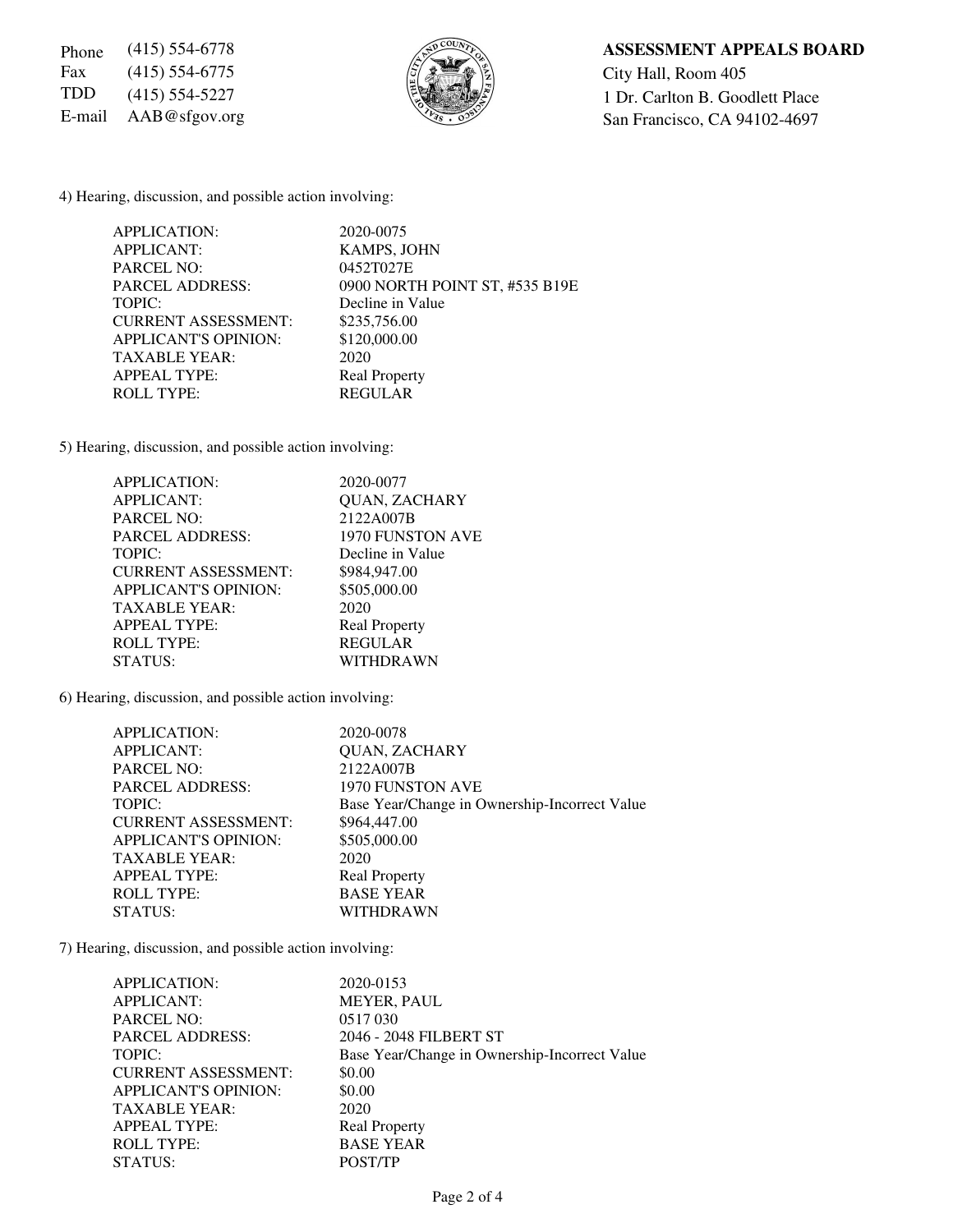Fax (415) 554-6775  $\left|\frac{5}{6}\right|$   $\left|\frac{1}{2}\right|$  City Hall, Room 405



## Phone (415) 554-6778 **ASSESSMENT APPEALS BOARD**

TDD  $(415)$  554-5227  $\left\{\begin{matrix} 1 \\ 2 \end{matrix}\right\}$  1 Dr. Carlton B. Goodlett Place E-mail  $AAB@sfgov.org$  San Francisco, CA 94102-4697

8) Hearing, discussion, and possible action involving:

| 2020-0155              |
|------------------------|
| <b>MEYER, PAUL</b>     |
| 0517030                |
| 2046 - 2048 FILBERT ST |
| Decline in Value       |
| \$6,222,000.00         |
| \$2,575,000.00         |
| 2020                   |
| <b>Real Property</b>   |
| <b>REGULAR</b>         |
| POST/TP                |
|                        |

9) Hearing, discussion, and possible action involving:

| APPLICATION:                | 2020-0177                                     |
|-----------------------------|-----------------------------------------------|
| <b>APPLICANT:</b>           | YU, YING                                      |
| <b>PARCEL NO:</b>           | 5092 015                                      |
| <b>PARCEL ADDRESS:</b>      | 0431 PENINSULA AVE                            |
| TOPIC:                      | Base Year/Change in Ownership-Incorrect Value |
| <b>CURRENT ASSESSMENT:</b>  | \$1,175,000.00                                |
| <b>APPLICANT'S OPINION:</b> | \$810,000.00                                  |
| <b>TAXABLE YEAR:</b>        | 2020                                          |
| <b>APPEAL TYPE:</b>         | <b>Real Property</b>                          |
| <b>ROLL TYPE:</b>           | <b>BASE YEAR</b>                              |
| STATUS:                     | <b>POST/441</b>                               |
|                             |                                               |

10) Hearing, discussion, and possible action involving:

| <b>APPLICATION:</b>         | 2020-0198                           |
|-----------------------------|-------------------------------------|
| <b>APPLICANT:</b>           | <b>CHARLES D GIBSON REVOC TRUST</b> |
| PARCEL NO:                  | 4207 007                            |
| <b>PARCEL ADDRESS:</b>      | 1146 FLORIDA ST                     |
| TOPIC:                      | Decline in Value                    |
| <b>CURRENT ASSESSMENT:</b>  | \$3,363,917.00                      |
| <b>APPLICANT'S OPINION:</b> | \$2,934,167.00                      |
| <b>TAXABLE YEAR:</b>        | 2020                                |
| <b>APPEAL TYPE:</b>         | <b>Real Property</b>                |
| <b>ROLL TYPE:</b>           | <b>REGULAR</b>                      |
| STATUS:                     | <b>POST/TP</b>                      |

#### **KNOW YOUR RIGHTS UNDER THE SUNSHINE ORDINANCE**

Government's duty is to serve the public, reaching its decision in full view of the public. Commissions, boards, councils and other agencies of the City and County exist to conduct the people's business. This ordinance assures that deliberations are conducted before the people and the City operations are open to the people's review.

For more information on your rights under the Sunshine Ordinance (San Francisco Administrative Code, Chapter 67) or to report a violation of the ordinance, contact by mail Sunshine Ordinance Task Force, 1 Dr. Carlton B. Goodlett Place, Room 244, San Francisco, CA 94102-4689; by phone at 415.554.7724, by fax at 415.554.5163, or by e-mail at sotf@sfgov.org.